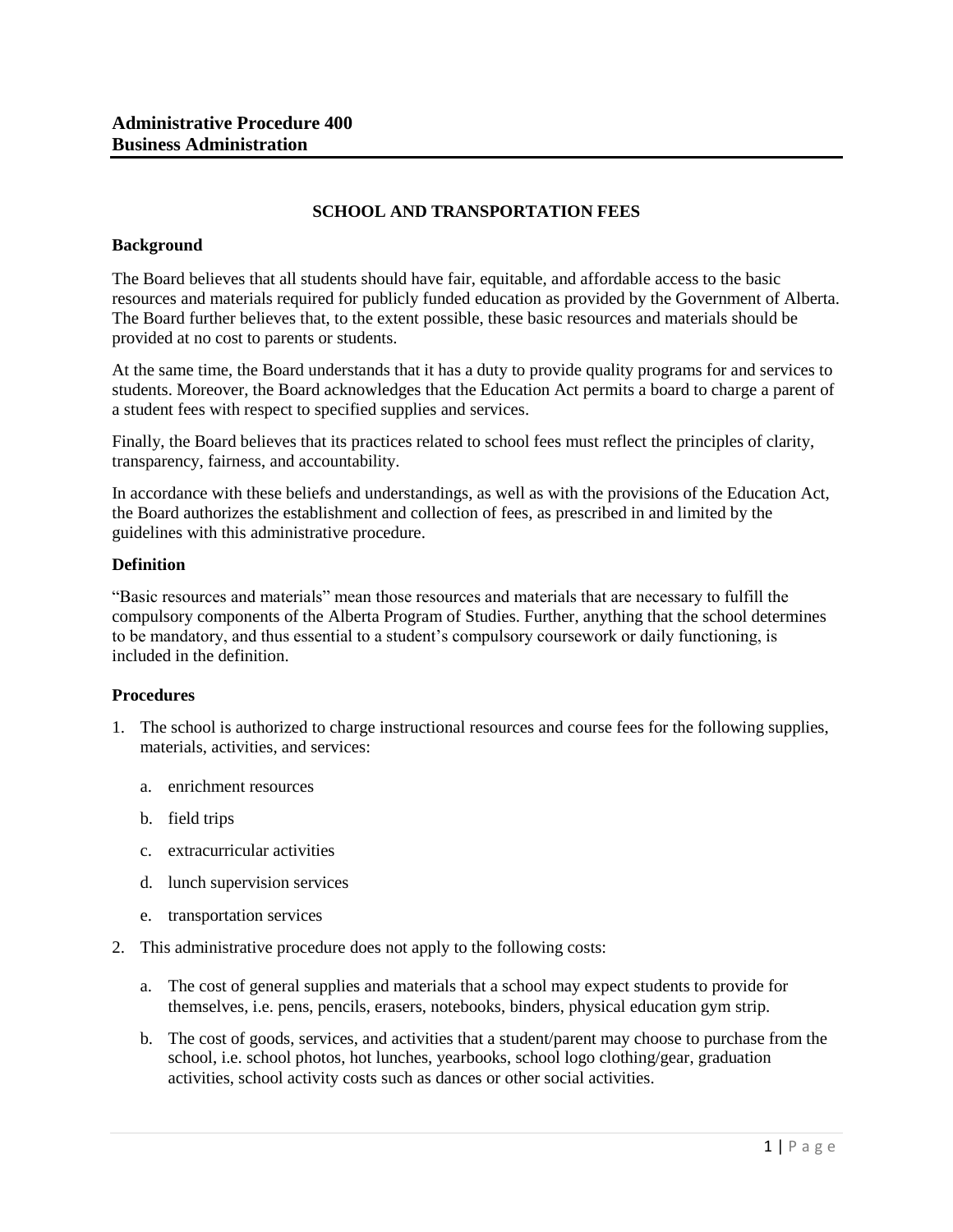- 3. Fees shall only be used for the purpose for which they were collected and must be directly related to the cost of resources, services, or activities provided to students.
- 4. The Board will approve annually the schedule of fees. Prior to an increase or decrease in fees, the school will consult with parents regarding the proposed change, via a duly constituted meeting of School Council. Consultation will include providing rationale for the change in fee, including the amount of change.
- 5. Prior to the start of each school year, the schedule of fees will be posted on the school's website.
- 6. A flexible payment schedule and a fee waiver program shall be developed and implemented so as to address circumstances of financial hardship.

## Basic Instruction and Course Fee Waivers

- 1. For parents seeking a fee waiver for basic instruction and course fees each year, the parents must fill in a fee waiver application and provide supporting documentation that substantiates total family income. Fee waiver applications for basic instruction and course fees are available from the school's website. All fee waivers/partial waivers are valid only for the approved school year and applications for waivers/partial waivers must be submitted annually.
- 2. Upon receipt of a complete fee waiver application package for basic instruction and course fees, the school will advise all applicable parties including relevant school personnel and parents of the student, within ten business days, the school's decision for approving or denying the fee waiver application.
- 3. Where total family income of parents seeking a fee waiver for basic instruction and course fees is below the Employment and Social Development Canada's moderate standard of living estimates by family size, the fee waiver application with automatically be approved.
- 4. Where parents are absent or incapacitated and therefore unable to complete a fee waiver application for basic instruction and course fees, school personnel will provide documentation satisfactory to adequately document the extraordinary circumstances that exist or extreme difficulty being faced. The Superintendent will review the fee waiver application and advise of approval or denial.
- 5. School personnel do not have the authority to approve or deny a fee waiver application.
- 6. Parents may appeal the school's decision for a fee waiver for basic instruction and course fees to the Board in writing. The appeal will be reviewed by the Board at its next duly constituted meeting. The Board will either confirm or deny the appeal and advise the parents of the outcome. Parents may appeal the Board's decision to the Minister.